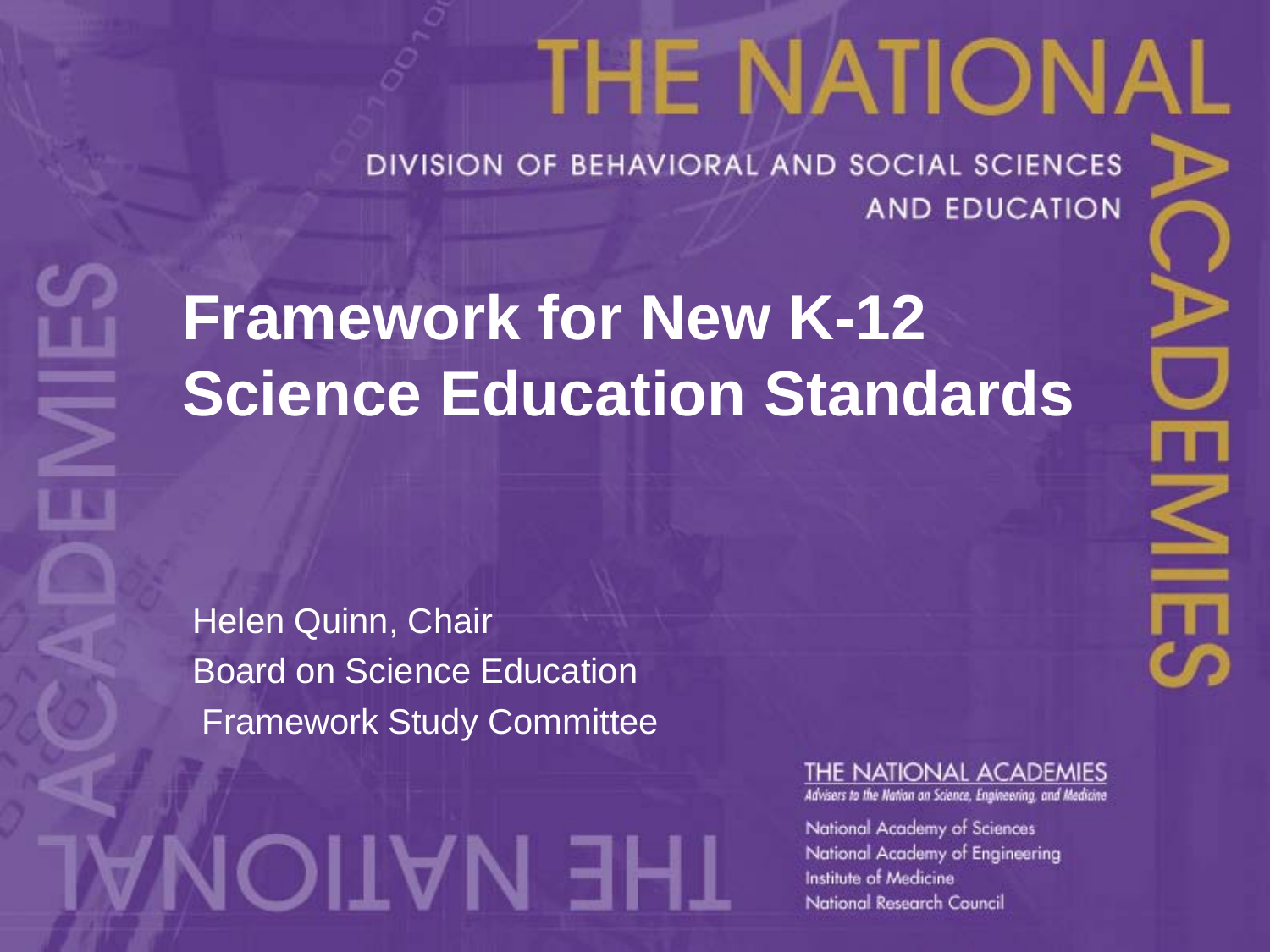## **Framework: frames what is important to be learned, some grade band endpoints suggested.**

NATIONAL

 $\leq$ 

**Standards: elaboration into K-12 learning expectations (next task - Achieve)**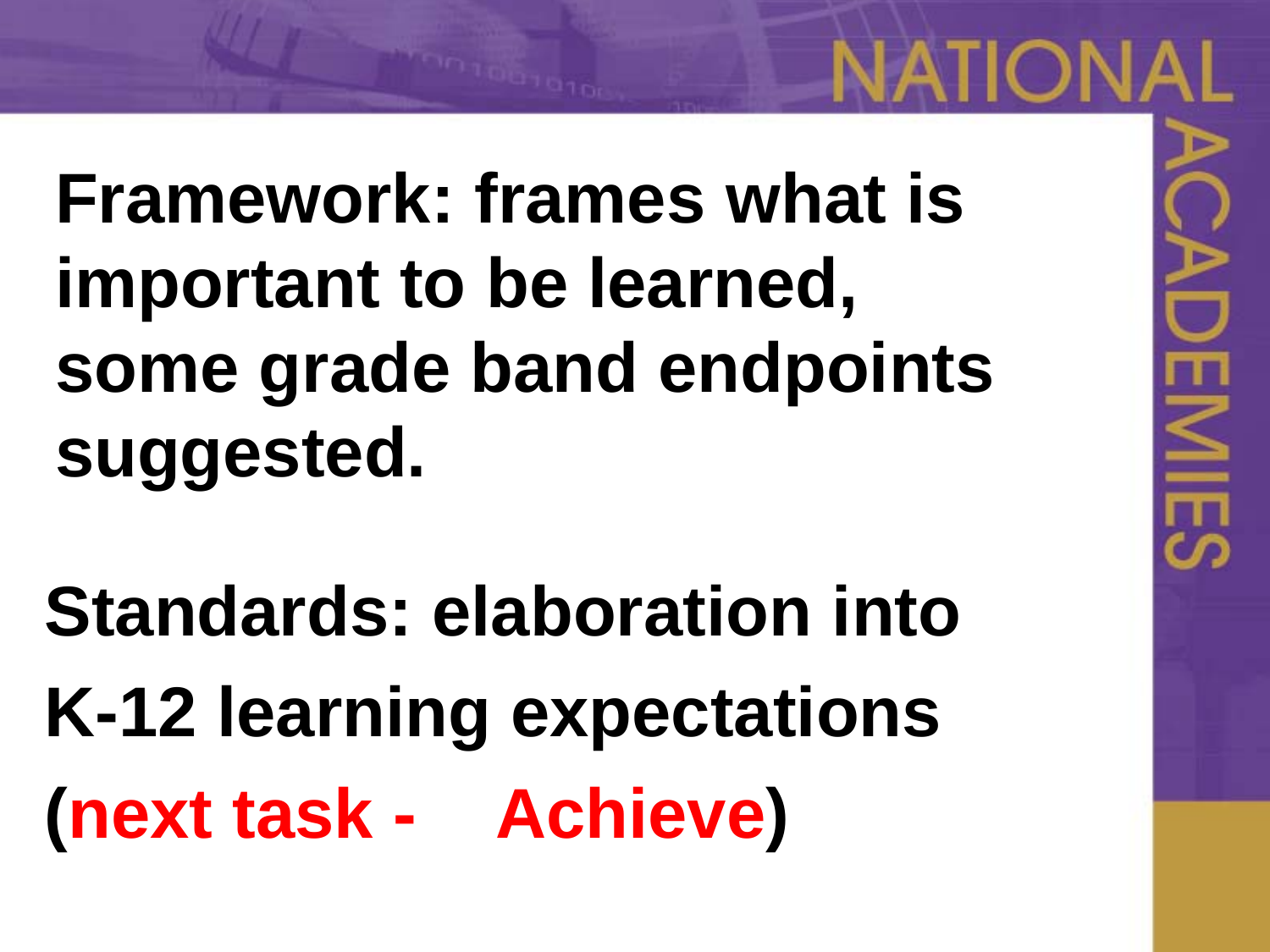# **Why now? The opportunity**

**NATIONAL** 

 $\leq$ 

- **Common Core State Standards in Mathematics and English Language Arts - so why not science**
- **Race to the Top (STEM invited priority, assessment consortia)**
- **>15 years since NSES**

**and Benchmarks**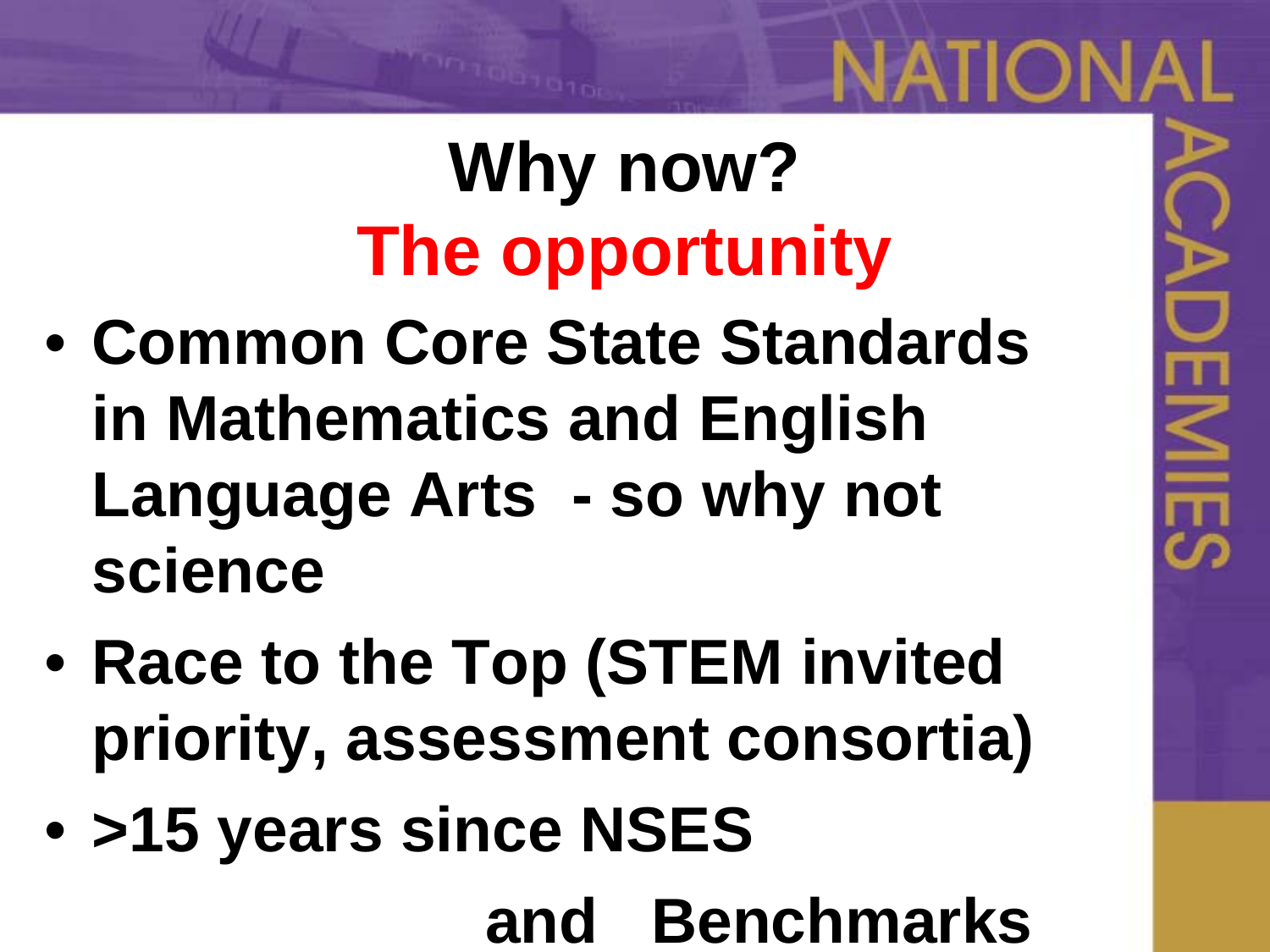# **Why NRC? The opportunity**

- **Convene experts in science and science education**
- **Process for consensus studies**

**Project funded by Carnegie Corp.** 

• **Build on prior work - of NRC and others e.g. NSTA (Anchors), AAAS (Benchmarks, Maps)**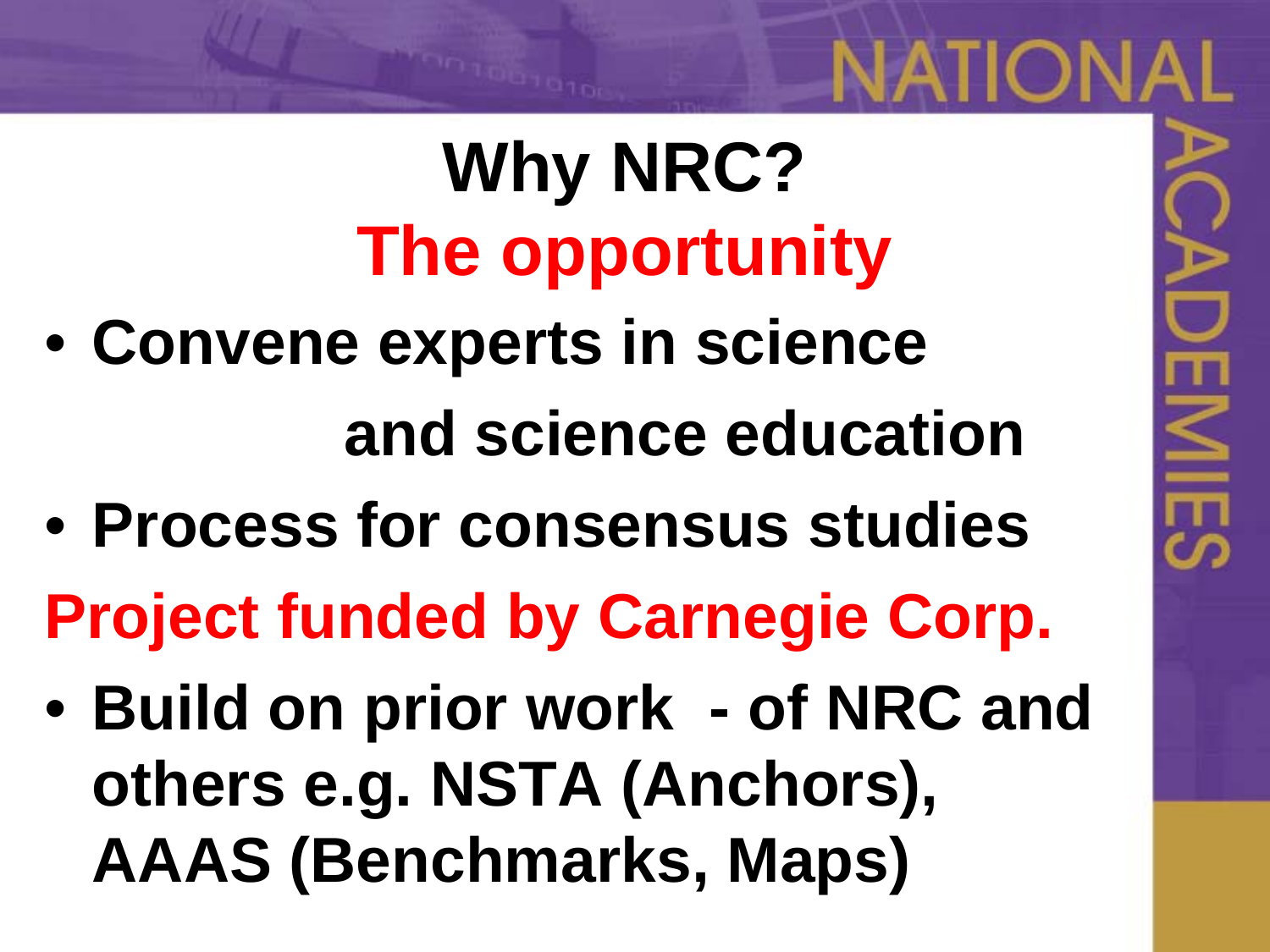#### **SomeStudies from BOSE-NRC**



**NATIONAL** 

 $\overline{\le}$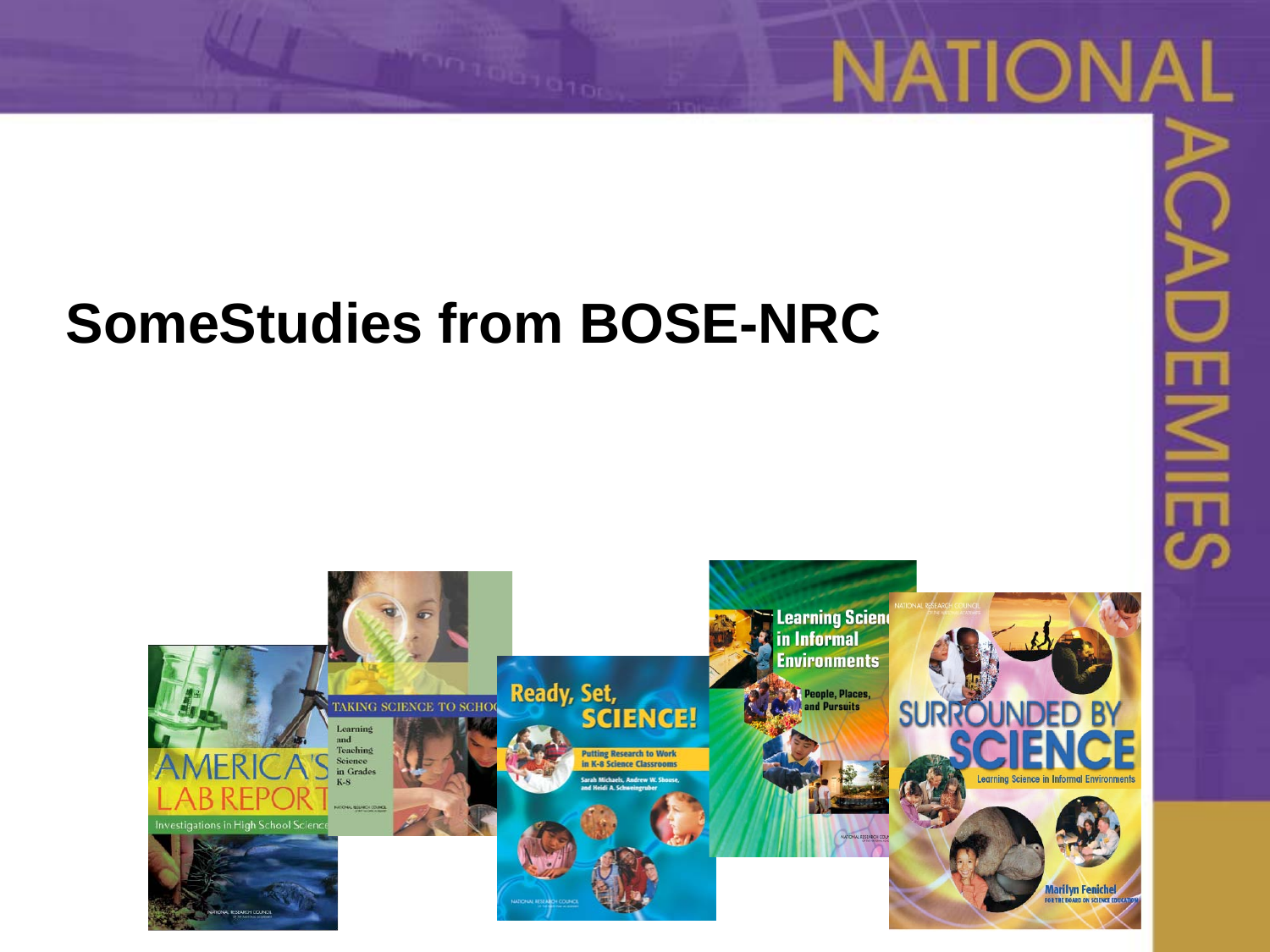#### **Major components of the Framework**

- **Vision of high quality science education**
- **3D: Cross-cutting concepts, practices, and core disciplinary ideas**
- **Discussion of implementation issues**
- **Suggestions for research and development**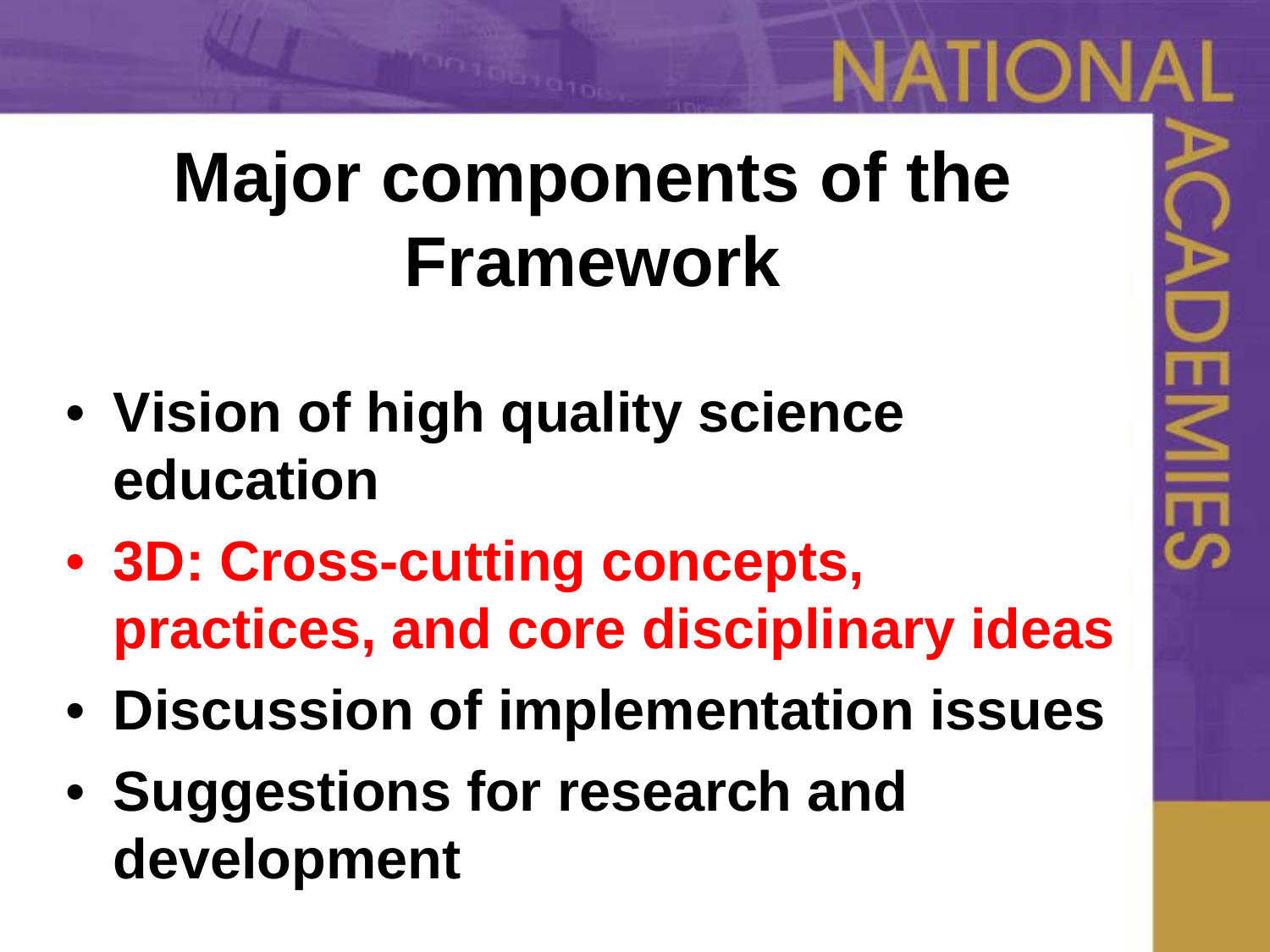#### **What is the Framework's vision?**

**IATION** 

**"The Framework is designed to help realize a vision for science and engineering education in which students actively engage in science and engineering practices in order to deepen their understanding of core ideas in science over multiple years of school." July draft, pg 6-1 emphasis added**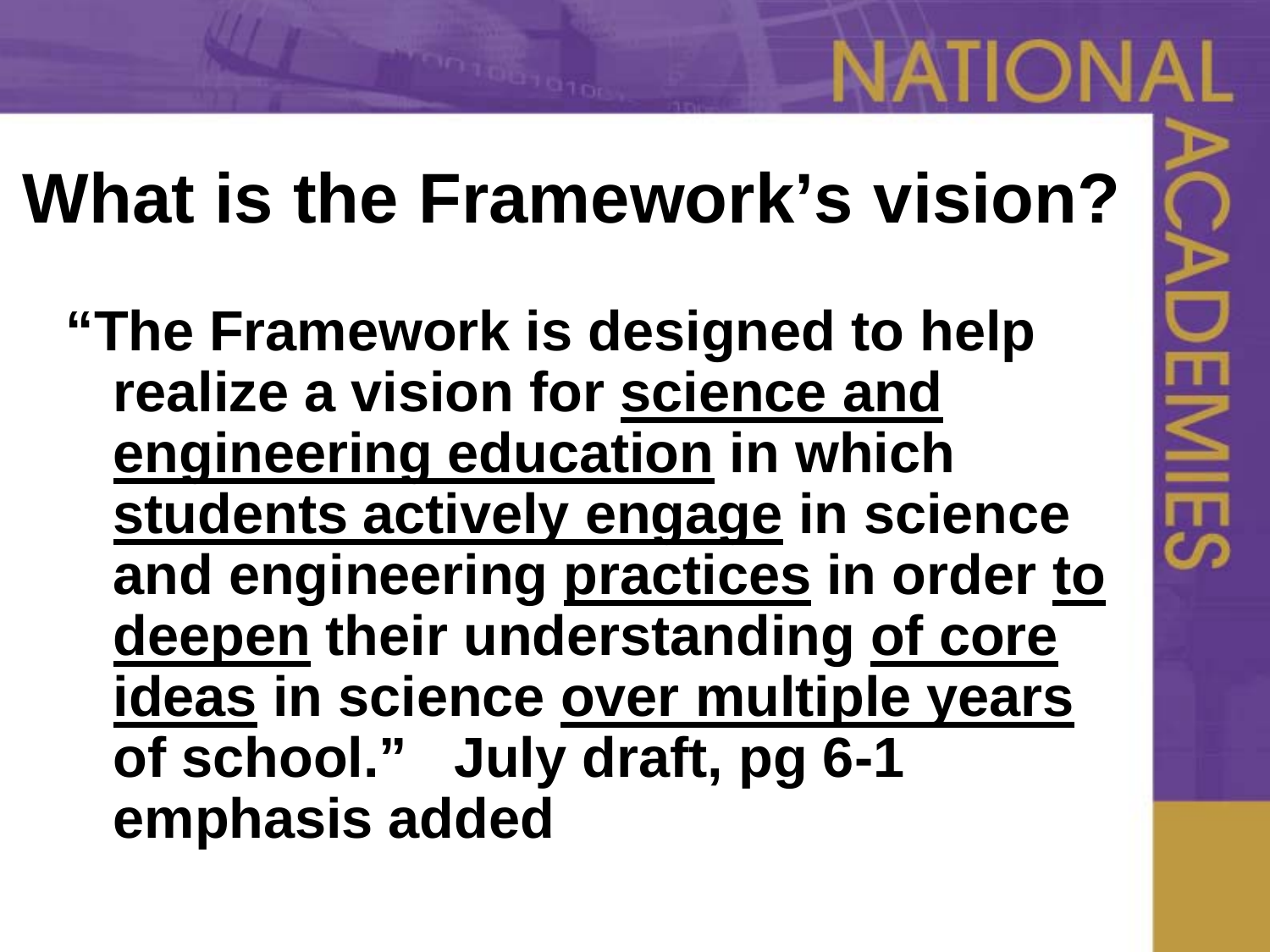#### **Three dimensions**

NATION.

 $\leq$ 

- **Cross-cutting concepts**
- **Scientific and engineering practices**
- **Core disciplinary ideas (PS, LS, ESS, ETAS)**
- **What do these look like when integrated?**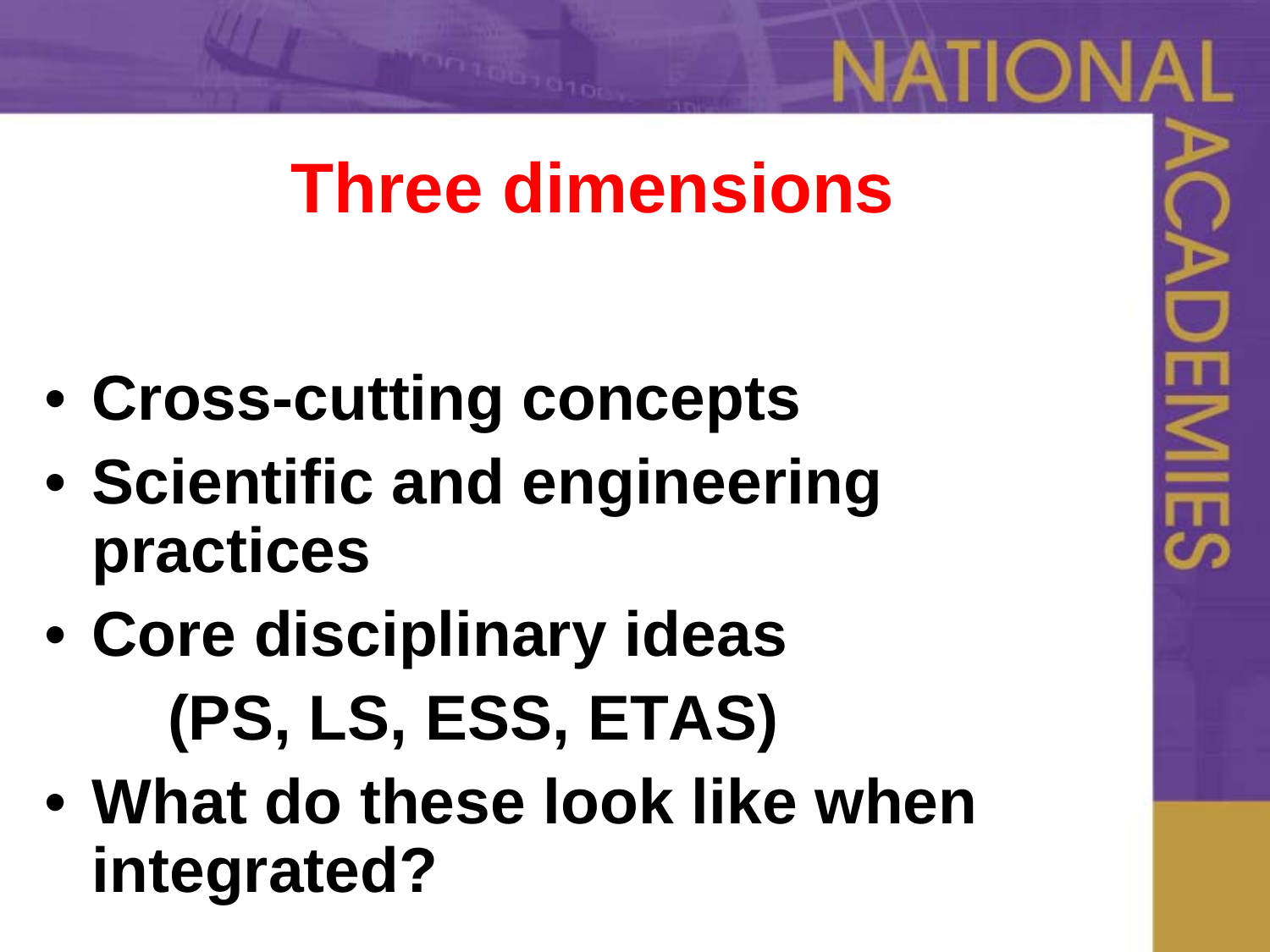**Criteria for Core Ideas and Practices – as per July draft**

- **1. Broad importance**
- **2. Key tool**
- **3. Relates to student/connected to societal concerns**
- **4. Teachable and learnable over multiple grades**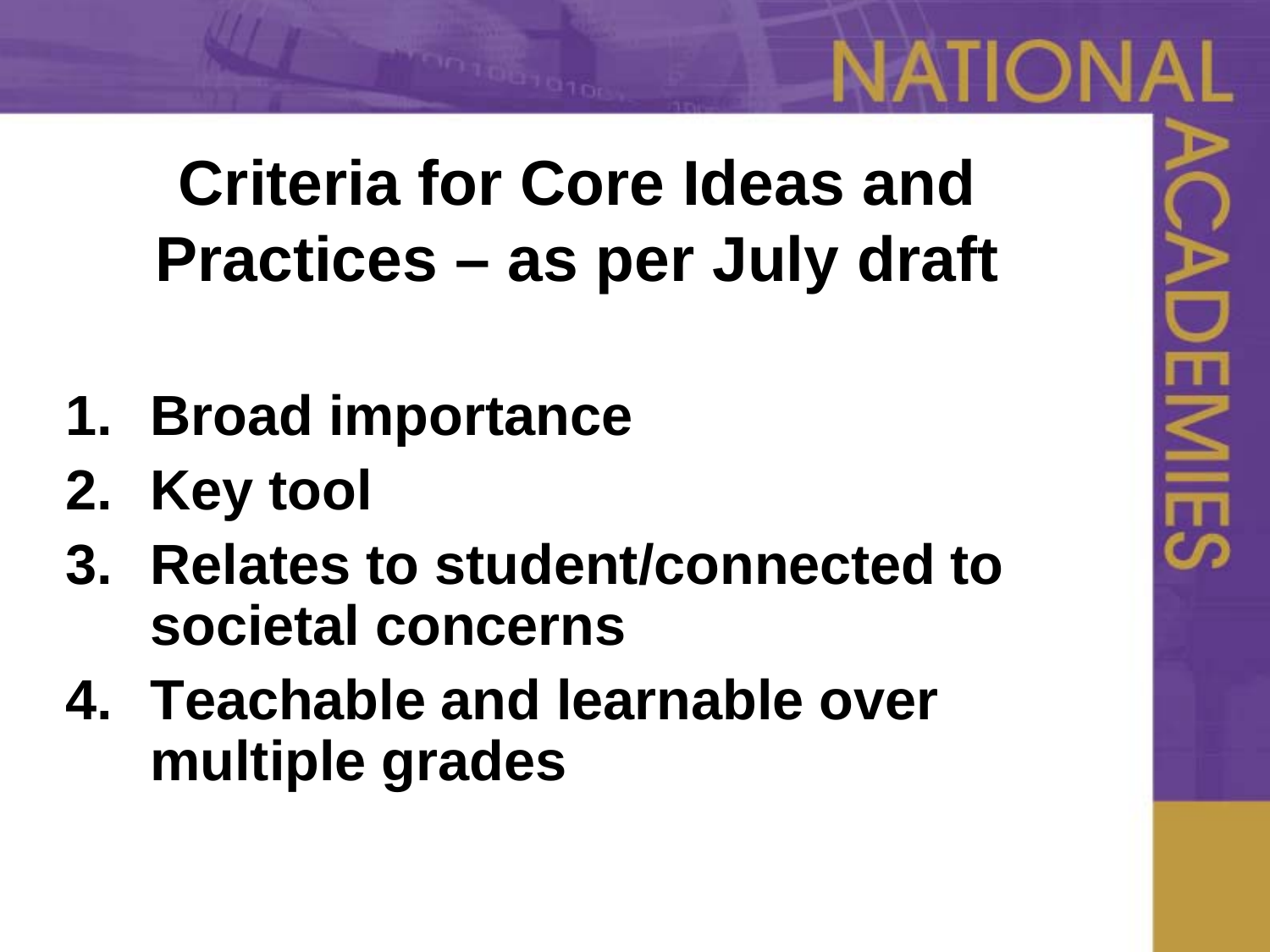#### **What value does this provide to the community?**

- **A specific vision**
- **3 Dimensions concept**
- **Inquiry as a set of practices**
- **A common starting point for standards, curricula and assessments**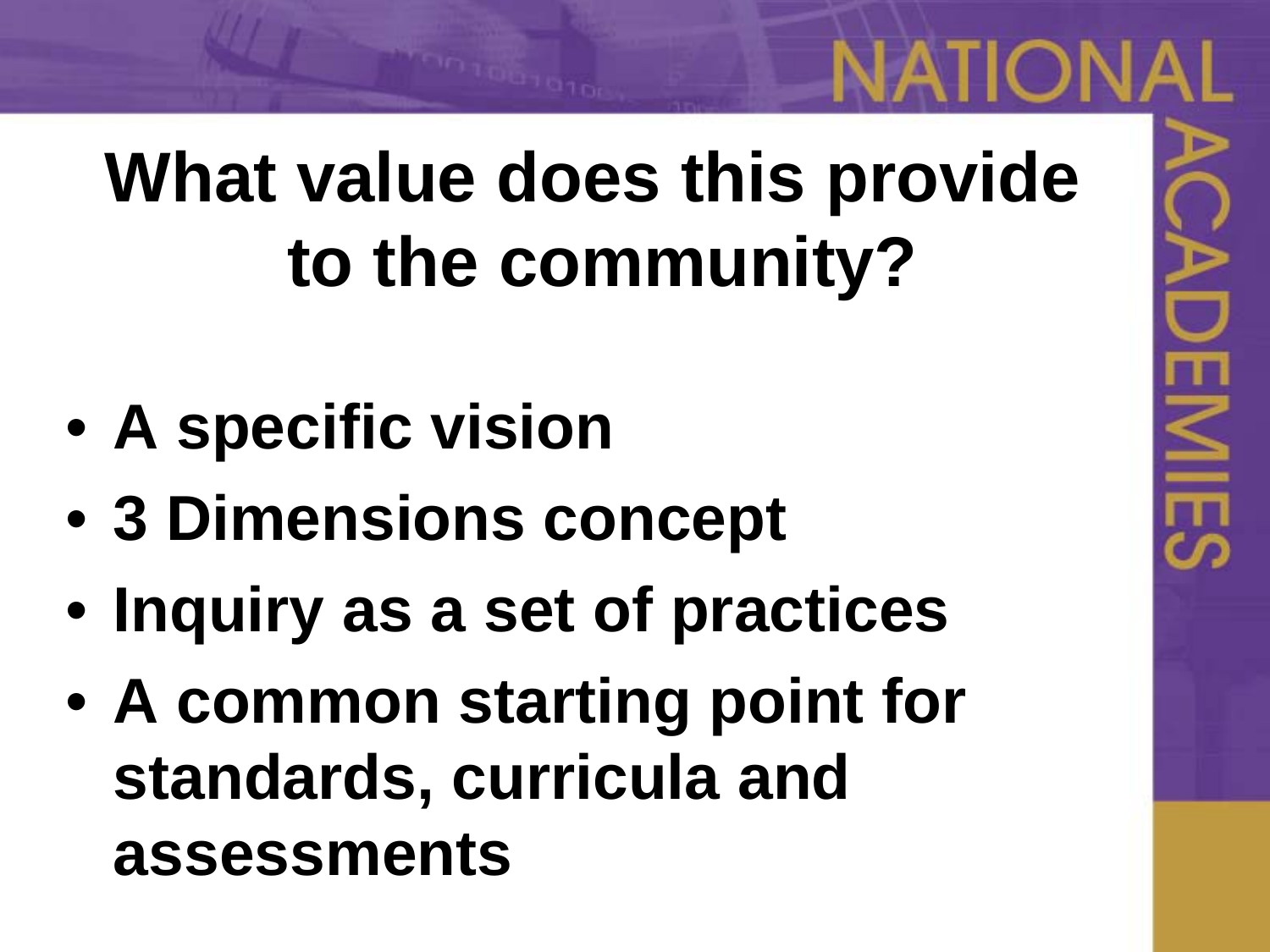#### **What are the implications for:**

- **Standards?**
- **Curriculum?**
- **Instruction?**
- **Teacher professional Development?**
- **Asessment?**
- **Equity?**
- **Research and Development?**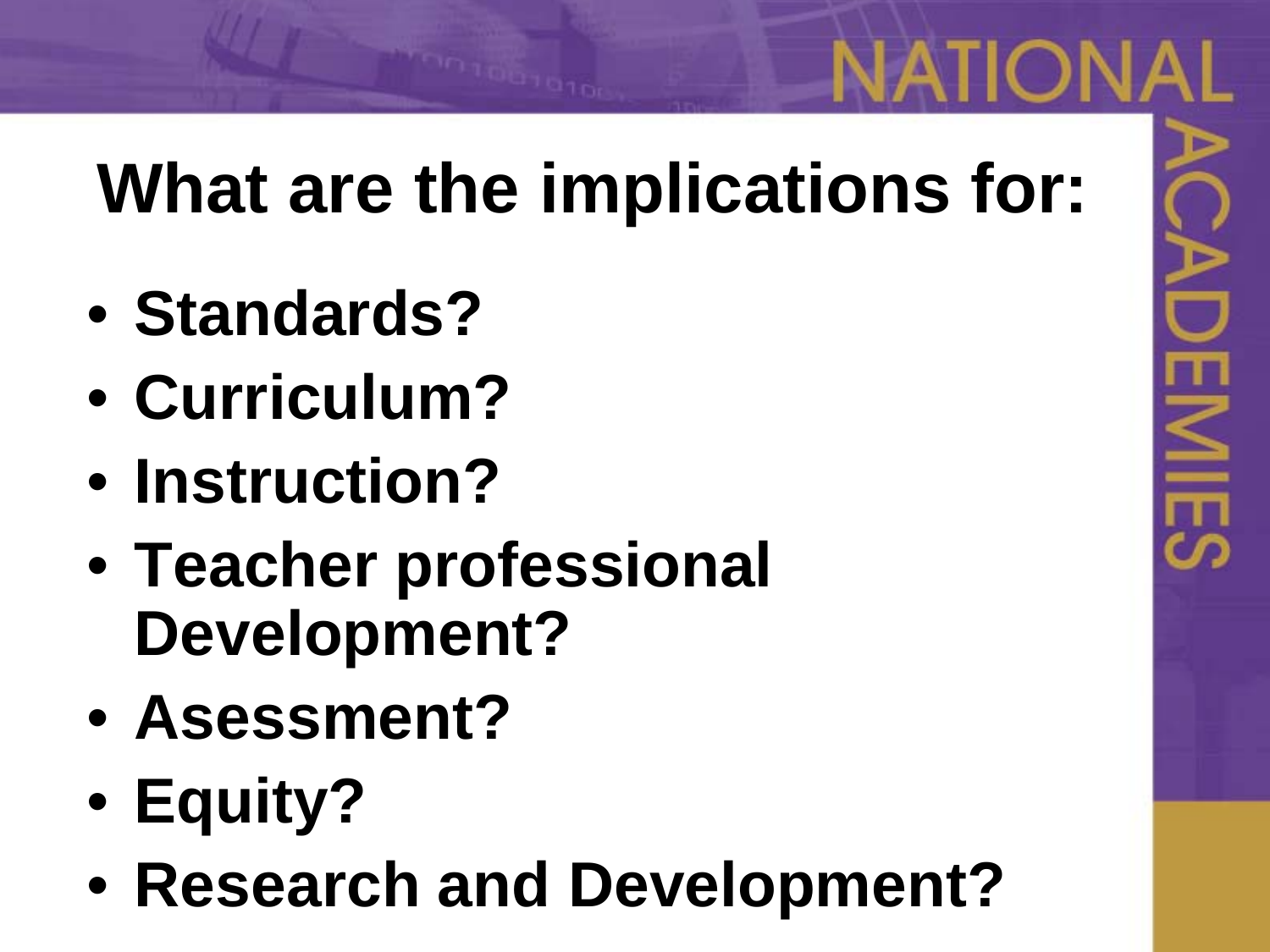## **BOSE Project Staff**

- **Heidi Schweingruber, Deputy Director, Project Co-director**
- **Tom Keller, Sr Program Officer, Project Co-director**
- **Michael Feder, Sr Program Officer**
- **Natalie Nielsen, Sr Program Officer**
- **Sherrie Forrest, Research Associate**
- **Rebecca Krone, Program Associate**